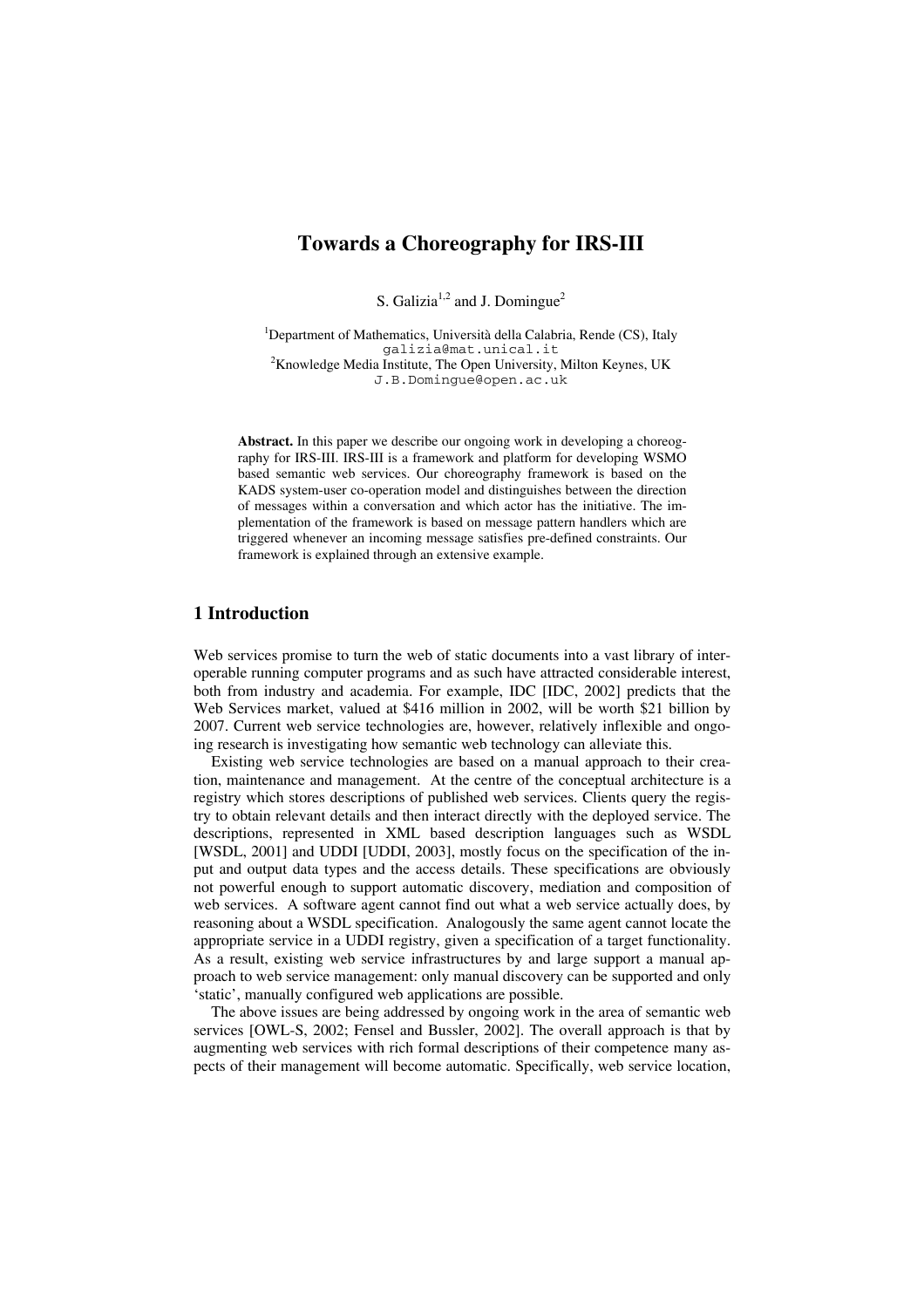composition and mediation can become dynamic, with software agents able to reason about the functionalities provided by different web services, to locate the best ones for solving a particular problem and to automatically compose the relevant web services to build applications dynamically.

Recently a number of initiatives based on the WSMF framework [Fensel and Bussler, 2002] have started. WSMF is an extension of the UPML framework [Fensel and Motta, 2001] revised to integrate fully with web services and to support e-commerce. WSMF is centered on two complementary principles: a strong de-coupling of the various components that realize an ecommerce application; and a strong mediation service enabling Web services to communicate in a scalable manner. Mediation is applied at several levels: mediation of data structures; mediation of business logics; mediation of message exchange protocols; and mediation of dynamic service invocation. Three related initiatives associated with WSMF have recently begun. These are WSMO [WSMO, 2004] which will develop an ontology for WSMF, WSML [WSML, 2004] which will develop a formal language for representing the WSMO based descriptions and WSMX [WSMX, 2004] which will develop a reference implementation.

In this paper we describe our ongoing work on choreography in IRS-III (Internet Reasoning Service) [Domingue et al., 2004] a framework and implemented infrastructure which supports the creation of semantic web services according to the WSMO ontology.

The paper is organized as follows: in the following section we give a brief overview of choreography followed by an overview of IRS-III. We then describe our approach to choreography IRS-III in detail. The final section of the paper contains a summary.

## **2 Choreography**

Web service choreography deals with all the interactions between web services and their users [W3C a, 2004], [Dijkman and Dumas, 2004] where the users in some cases can be automated services. Additionally a choreography globally describes the behaviour observable from an external point of view.

W3C presents a notion of choreography at several levels of abstraction [W3C b, 2004], [W3C c, 2004], [W3C d, 2004]. An abstract choreography definition will contain descriptions of the data types used and the conditions under which a given message is sent. The advantage of an abstract choreography is that it is relatively easy to reuse. However, more detail is often required. For this reason W3C defines other two types of choreography: portable and concrete, that extend the abstract choreography definition.

A portable choreography includes descriptions of the physical structure of the information exchanged and of the technologies used. A concrete choreography extends a portable description including destination URLs, and specific rules, such as information about digital certificates to be used for securing messages.

When creating a choreography the level of abstraction chosen would depend on the current context (e.g. the type of organization it was designed for) and the level of re-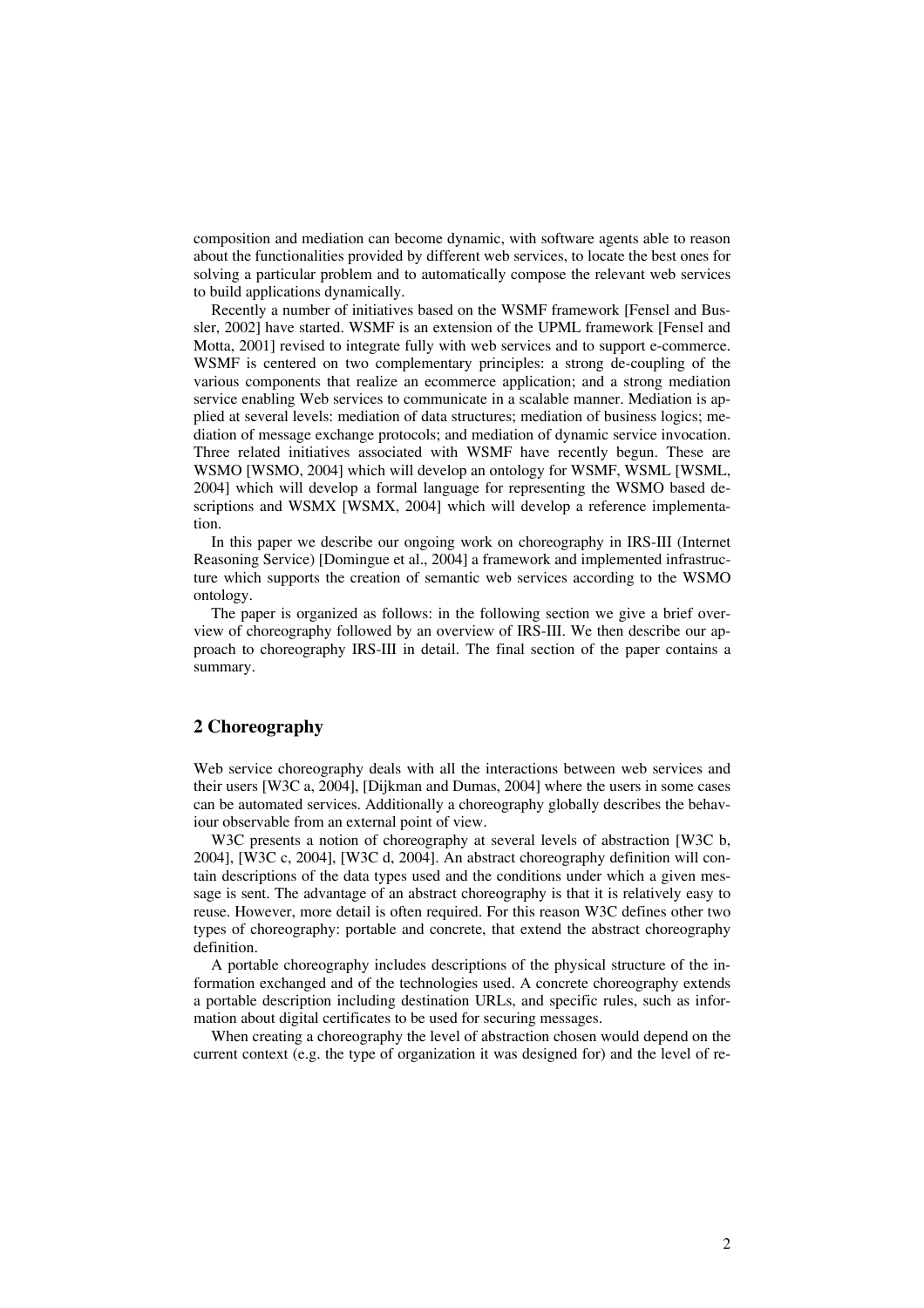usability and extendibility required. Actually the abstraction levels just illustrated represent a logical division, it is possible to define a choreographies that contain a description of the message physical structure, as required in a portable choreography, but without information about the technologies used. We define a choreography with a high level of concreteness, as we specify the message exchange pattern that includes the destination URLs, the model used for the information flow representation, but it does not include still information about digital certificates. Our choreography description may be considered as portable/concrete level. Furthermore, W3C choreographies are described from the viewpoint of a group of web services [W3C c, 2004], specifying a global peer-to-peer model of cross-enterprise interactions and their semantics. Within IRS-III (and WSMO) our viewpoint, instead, is at a local single web service level. That is we describe how one web service talks to one other.

## **3 Overview of IRS-III**

The IRS project has the overall aim of supporting the automated or semi-automated construction of semantically enhanced systems over the internet. IRS-I supported the creation of knowledge intensive systems structured according to the UPML framework and IRS-II [Motta et al., 2003] integrated the UPML framework with web service technologies. Within IRS-III we have now incorporated and extended the WSMO ontology.

IRS-III has four main classes of features which distinguish it from other work on semantic web services. Firstly, it supports *one-click publishing* of 'standard' program code. In other words, it automatically transforms programming code (currently we support Java and Lisp environments) into a web service, by automatically creating an appropriate wrapper. Hence, it is very easy to make existing standalone software available on the net, as web services.

Secondly, by extending the WSMO goal and web service concepts users of IRS-III directly invoke web services via goals that is IRS-III supports *capability-driven* service invocation.

Thirdly, IRS-III is programmable. IRS-III users can substitute their own semantic web services for some of the main IRS-III components.

Finally, IRS-III services are web service compatible – standard web services can be trivially published through the IRS-III and any IRS-III service automatically appears as a standard web service to other web service infrastructures.

## **4 Choreography in IRS-III**

#### **4.1 Message Exchange Events**

According to the WSMO standard model [WSMO, 2004], a web service *interface* description is composed of *choreography* and *orchestration*.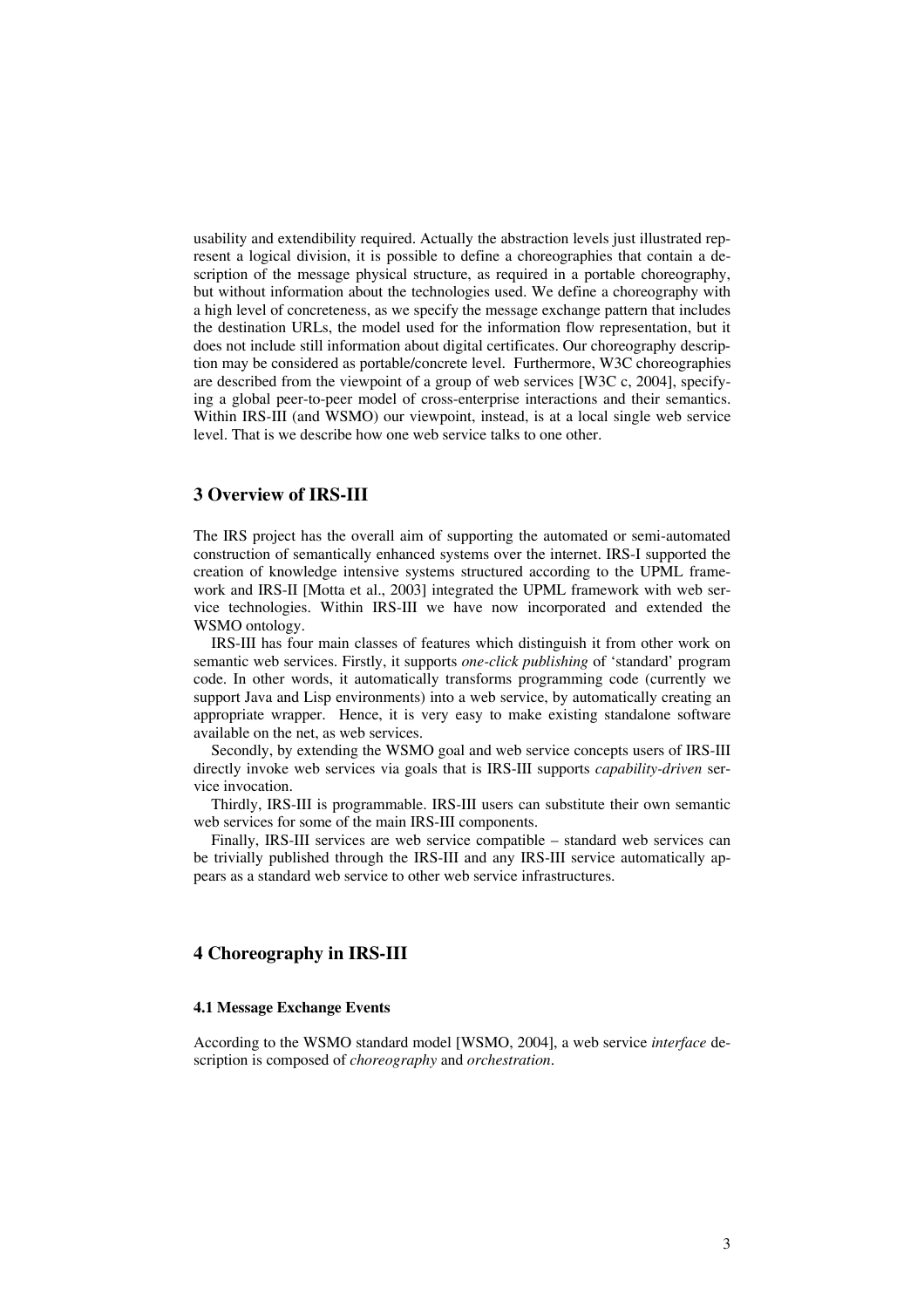Choreography describes how one web service interacts with another web service and orchestration specifies how a complex web service calls subordinate web services. The detailed description of interactions are based on Message Exchange Patterns (MEPs) [W3C a, 2004].

The IRS-III choreography framework classifies messages according to two dimensions following the system-user cooperation model proposed in KADS [Greef and Breuker, 1992], namely,

- The initiative in the communication, and
- The direction of the communication.

The initiative expresses which actor, either a web service or a user, is responsible for starting the communication, while the direction represents the communication route, which can be from the system to the user or vice-versa.

In a message exchange pattern we can specify two main parameters: a sender and a receiver. A message exchange *event* is a kind of transfer task, an elementary action executed by an actor during a conversation.

From the IRS-III perspective we consider four kinds of events: *receive, provide, obtain* and *present*. The overall framework shown in the figure below.



**Fig. 1.** Message exchange events

The message transfer events depicted above are obtained by permuting the possible values for direction and initiative in the communication; the arrows (coloured red) show the communication direction and the balls (blue) represent which actor, involved in conversation, has the initiative.

Initiative is associated with actors who in some sense have control of the conversation. For example, only actors with initiative are allowed to start a conversation. Also actors with initiative are allowed to *negotiate* a conversation, where "negotiate" means to alter the topic of a communication or to update data sent within previous messages. Within IRS-III initiative state (as part of conversation state) is held by an instance of a choreography class.

*Receive* is the first exchange message event; when this event occurs the external web service has the initiative and the IRS-III server receives a message sent by the web service. The second type of event, *Obtain*, represents information transferred from the web service to the server; IRS-III obtains a message and holds the initiative. *Provide* is the third type of event; in this case the web service has the initiative and it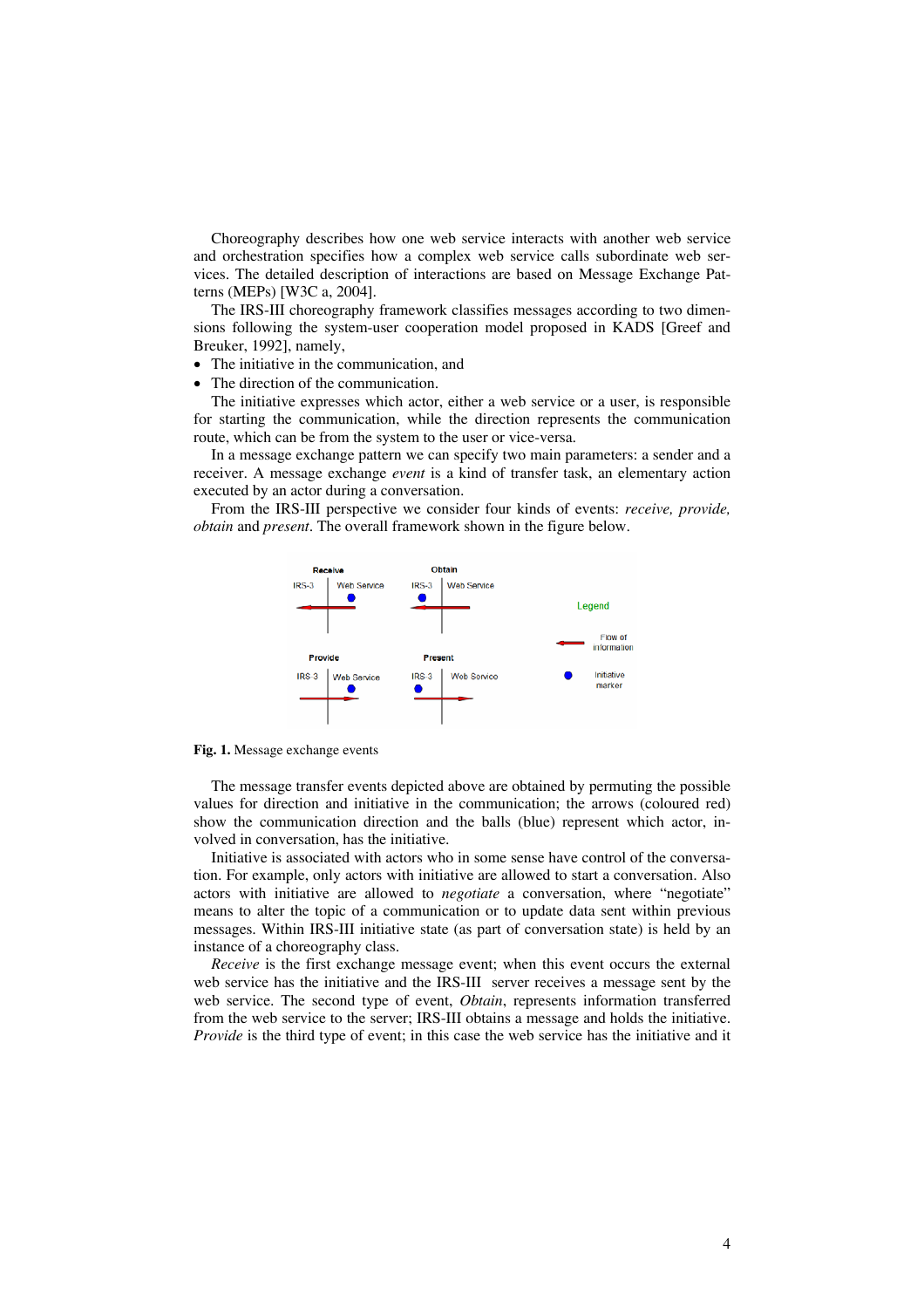receives a message provided by IRS-III. The last event type shows the situation in which IRS-III has the initiative and sends a message to the web service.

#### **4.2 An Example**

Let us give an example of message exchanges between a web service and IRS-III focusing on the different events happening.

We want to describe the behaviour (visible from the outside) of IRS-III during a conversation with a Travel Agency System that deals with travel reservations.

This travel agent service has the following capabilities:

- Replying to the requests of the traveller,
- Proposing the best itinerary according to some criteria (e.g. cheapest, quickest),
- Reserving tickets.
- Cancelling reservations, and
- Sending statements.

Imagine that a user is planning a trip from Milton Keynes (UK) to southern Italy for a holiday. The traveller does not have a specific preference regarding the plane company or the itinerary to follow, but she is only concerned about finding the cheapest ticket. As there are no airports in Milton Keynes it is necessary to consult coach and/or train line services to plan the whole itinerary.

The user sends her request to IRS-III which using predefined WSMO goal and web service descriptions invokes airline, train and coach travel related web services.



**Fig. 2.** The interactions involved in booking a trip via bus, train and airline booking services with IRS-III.

The final solution that IRS-III presents to the user will be composed of the different contributions from the given pool of heterogeneous web services. In this example, however, we analyze only the conversation between IRS-III and the airline web service.

We will now describe the conversation shown in figure 3. IRS-III asks the airline service to book the cheapest trip from Milton Keynes to a city in southern Italy. Note that IRS-III starts the conversation with the airline service, thus IRS-III has the initiative. The airline service returns the details of a two legged flight Luton to Amsterdam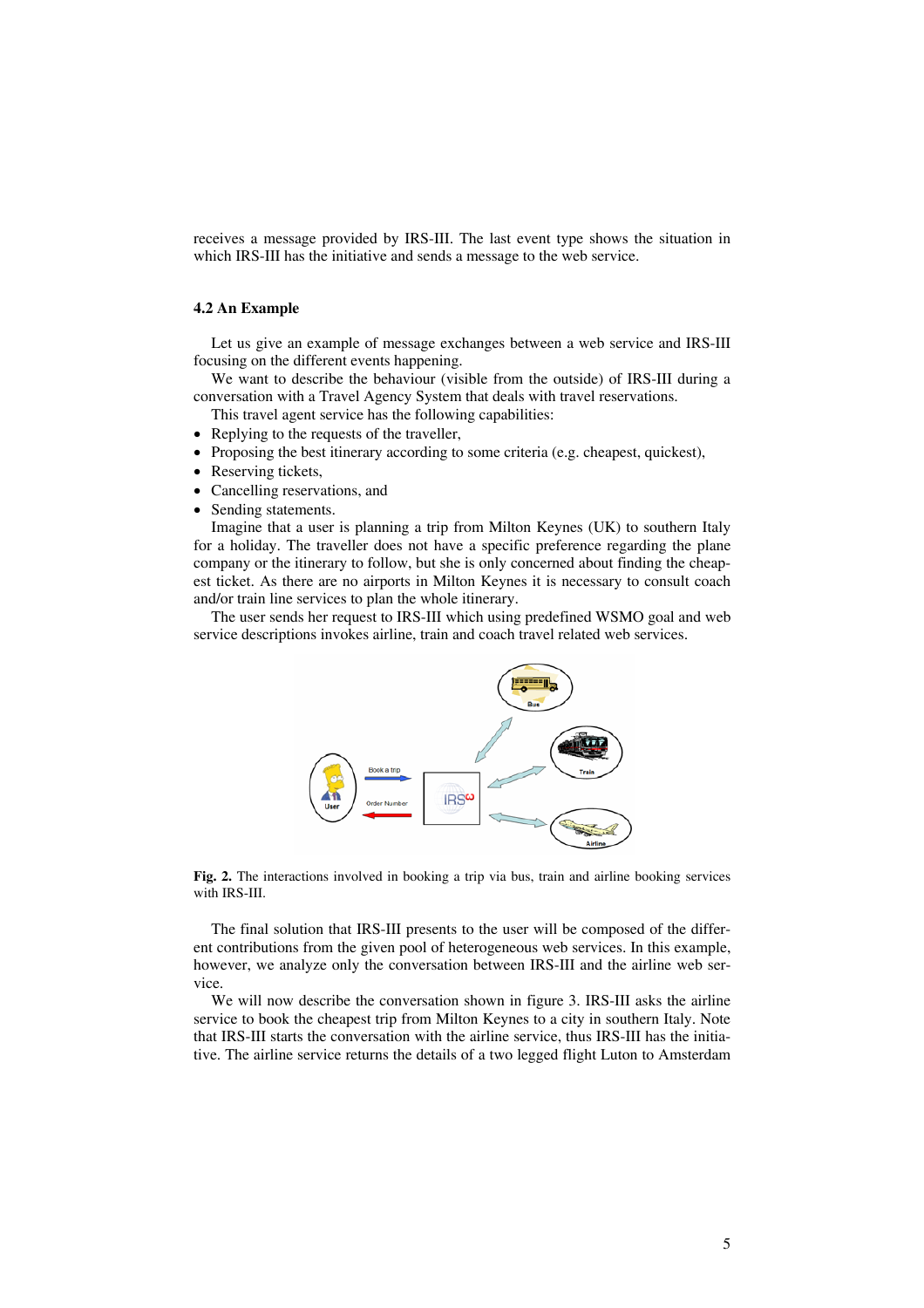followed by Amsterdam to Naples. The travel ontology used as a basis for the WSMO descriptions contain flight evaluation criteria. Running the criteria results in a low convenience rating for the proposed flight. As the IRS-III has the initiative it is able to start a negotiation process. IRS-III sends a new request to the airline service, changing the journey parameters, in particular, giving a higher priority to the criteria related to the number of legs in the journey. The web service then returns a direct flight from Luton to Reggio in Calabria.



**Fig. 3.** An example of an IRS-III/web service conversation

We can see in the above example that only messages of type *obtain* and *present* were used - in fact these are the only possible types when the IRS-III has the initiative. Another aspect of the example we should emphasise is that only actors who currently hold the initiative can negotiate the information. In our example IRS-III was able to change the journey constraints when the proposed trip failed to satisfy evaluation criteria.

#### **4.3 Movement of the initiative**

Within web service conversations there will be occasions when it is necessary to move the initiative. Our framework supports the transfer of initiative through the use of an initiative marker.



**Fig. 4.** Initiative movement events

Figure 4 displays the only two possible events regarding the movement of initiative from the IRS-III point of view. The initiative flow is indicated by an arrow (red), the ball (blue) indicates which actor has the initiative. The two types of events are:

- *Present-initiative* IRS-III sends the initiative to the web service. IRS-III has the initiative while the send-event is performing, if the action does not generate errors, the initiative is transferred to the web service.
- *Obtain-initiative* the initiative is transferred from a web service to IRS-III.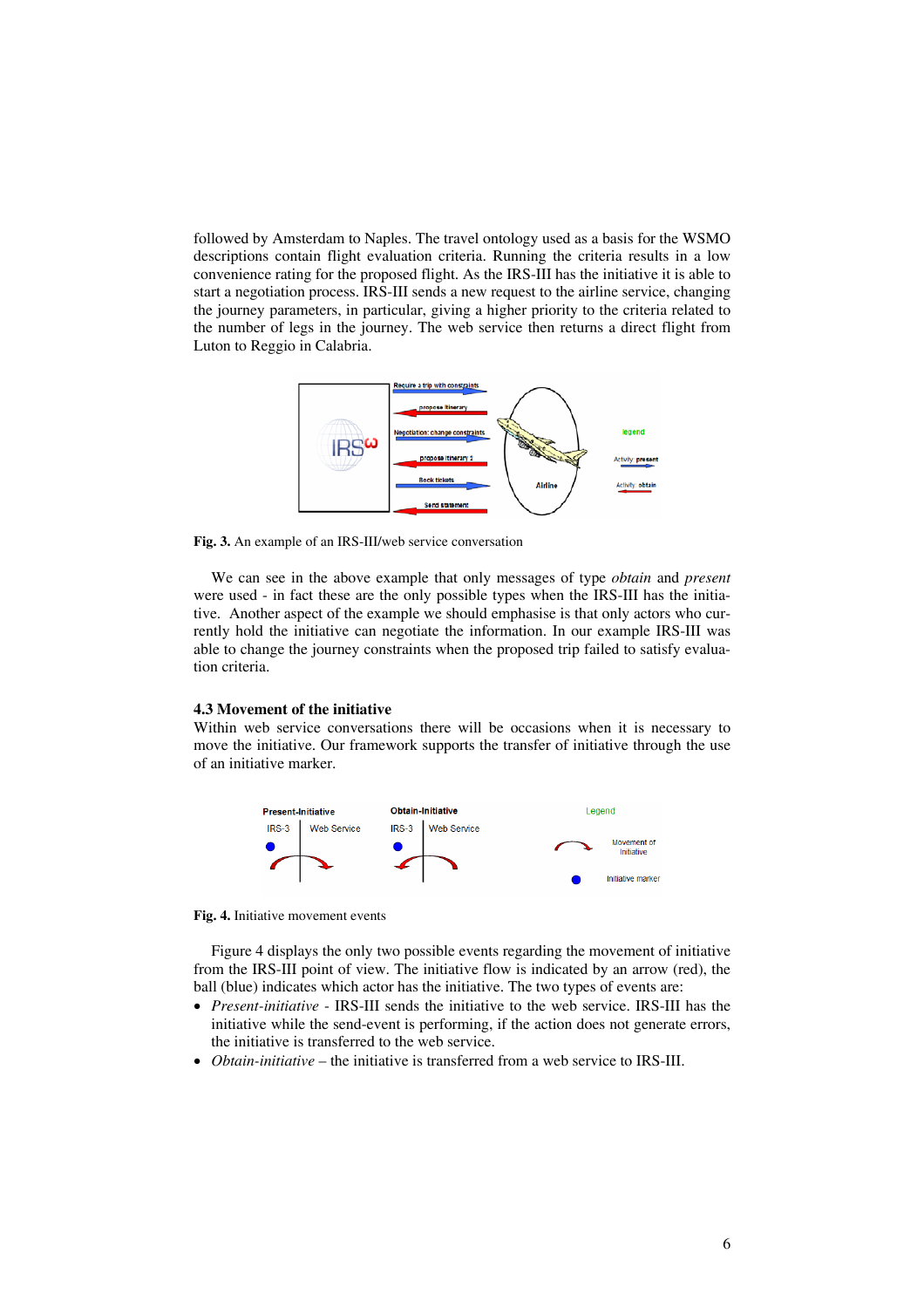The initiative can also be transferred within the four other 'standard' message types.

#### **4.4 Structure of Messages**

The table below shows the structure of choreography messages. We elected not adopt all of the Fipa ACL specification [Fipa a, 2001; Fipa b, 2002] because it did not completely conform to our requirements. In our conversations one of the actors is a WSMO web service description sitting within an IRS-III server. To identify the actor we therefore require an identifier for the server (a URL) and an identifier for the web service description, namely, an ontology and a web service class name.

Obviously, each web service will have its own message structure. Internally, within a web service choreography IRS-III will transform, as far as possible, the messages received from web services into the IRS-III message structure.

Within IRS-III deployed web services are attached to WSMO web service descriptions through a publishing process (see section 3). During the publishing process an identifier is generated for the web service which is used as the value for *id-sender* and *id-receiver*. The value for *sender-WSMO-obj* and *receiver-WSMO-obj* is simply the name of the WSMO web service class. Correspondingly the value for *sender-WSMOontology* and *receiver-WSMO-ontology* is the name of the home ontology for the WSMO web service class.

| <b>Parameters</b>      | <b>Description</b>                              | <b>Type</b>              |
|------------------------|-------------------------------------------------|--------------------------|
|                        |                                                 |                          |
| Id-message             | Message identifier                              | String                   |
| Sender-WSMO-ontology   | Home ontology of sender WSMO<br>object          | WSMO ontology            |
| Receiver-WSMO-ontology | Home ontology of receiver WSMO<br>object        | WSMO ontology            |
| Sender-WSMO-Obj        | Sender identifier of WSMO object                | WSMO web service concept |
| Receiver -WSMO-Obi     | Receiver identifier of WSMO object              | WSMO web service concept |
| Id-sender              | Identifier of the sender                        | URL                      |
| Id-receiver            | Identifier of the receiver                      | URL                      |
| Event-type             | Kind of event (e.g. Receive, obtain)            | Event type               |
| Initiative             | Who has the initiative                          | WS/IRS-III (actor)       |
| Content                | Denotes the content of message                  | String                   |
| Time                   | Records the time when the action is<br>executed | Date/time                |

#### **Tab. 1. Message Structure**

The other parameters of a message are relatively straightforward. Every message is recognized by a unique identifier *id-message.* The parameter *event-type* indicates the type of message sent (receive, provide, obtain, present, present-initiative or obtaininitiative). The *initiative* parameter specifies who has the initiative and the *content* parameter contains the actual data exchanged. For initiative transfer messages (presentinitiative and obtain-initiative) the initiative marker is passed within the content parameter. The final parameter *time* contains a timestamp for the event.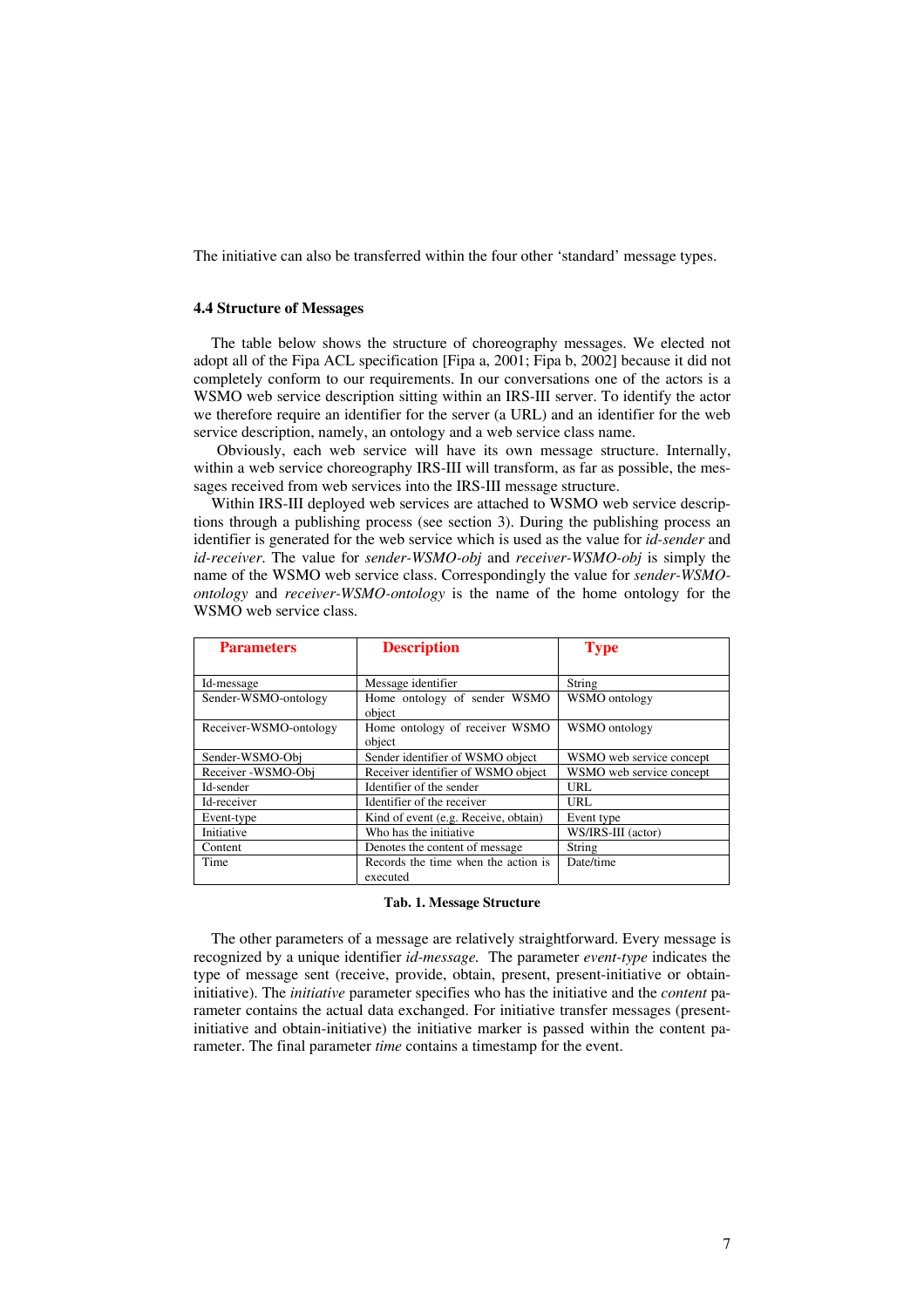#### **4.5 Representation in IRS-III**

When a web service communicates with IRS-III, it instantiates a message exchange pattern as described in the choreography. In this subsection we show how an example pattern handler is represented in IRS-III. Following from the previous example, we represent in OCML the pattern handler for managing communication between IRS-III and an Easy-Jet flight booking web service.

```
(def-wsmo-pattern-handler easy-jet-airline-pattern-handler 
 (message ?id ?easy-jet-ontology 
     easy-jet-web-service-ontology 
     easy-jet-airline easy-jet-flight-booking-service 
     ?id-message-sender irs-iii obtain-message-event 
     ?current-initiative-holder 
     ?content ?time) 
(flight-passenger ?content ?person) 
 (flight-passenger ?content ?departure-location) 
 (flight-arrival-location ?content ?arrival-location) 
 (flight-departure-time ?content ?departure-time) 
 (has-travel-plan ?person ?travel-plan) 
 (matches-travel-plan ?travel-plan ?departure-time 
     ?departure-location ?arrival-location) 
(has-travel-plan-message ?travel-plan 
    ?travel-plan-message) 
  then 
(send-message 
   (create-message-id) 
   easy-jet-web-service-ontology 
   ?easy-jet-ontology easy-jet-flight-booking-service 
   easy-jet-airline 
   irs-iii ?id-message-sender present-message-event 
   ?current-initiative-holder 
   ?travel-plan-message (current-time)))
```


The above pattern handler is invoked when flight details for a passenger are received which match the passenger's stored travel plan. When invoked a message associated with the travel plan is retrieved and sent. The definition of the pattern follows the message structure defined in the previous section. In fact the arguments for the message and send-message relation are the same as table 1. In this specific scenario, the slot *id-receiver* would have the URL of the IRS-III server and *initiative* would have as its value an instance of the web service easy-jet-flightbooking-service's associated choreography class. The value for *event-type* would be obtain-message-event.

A collection of pattern handlers are stored within a choreography description. When a deployed web service is published against a WSMO web service description the name of the appropriate choreography concept would be given.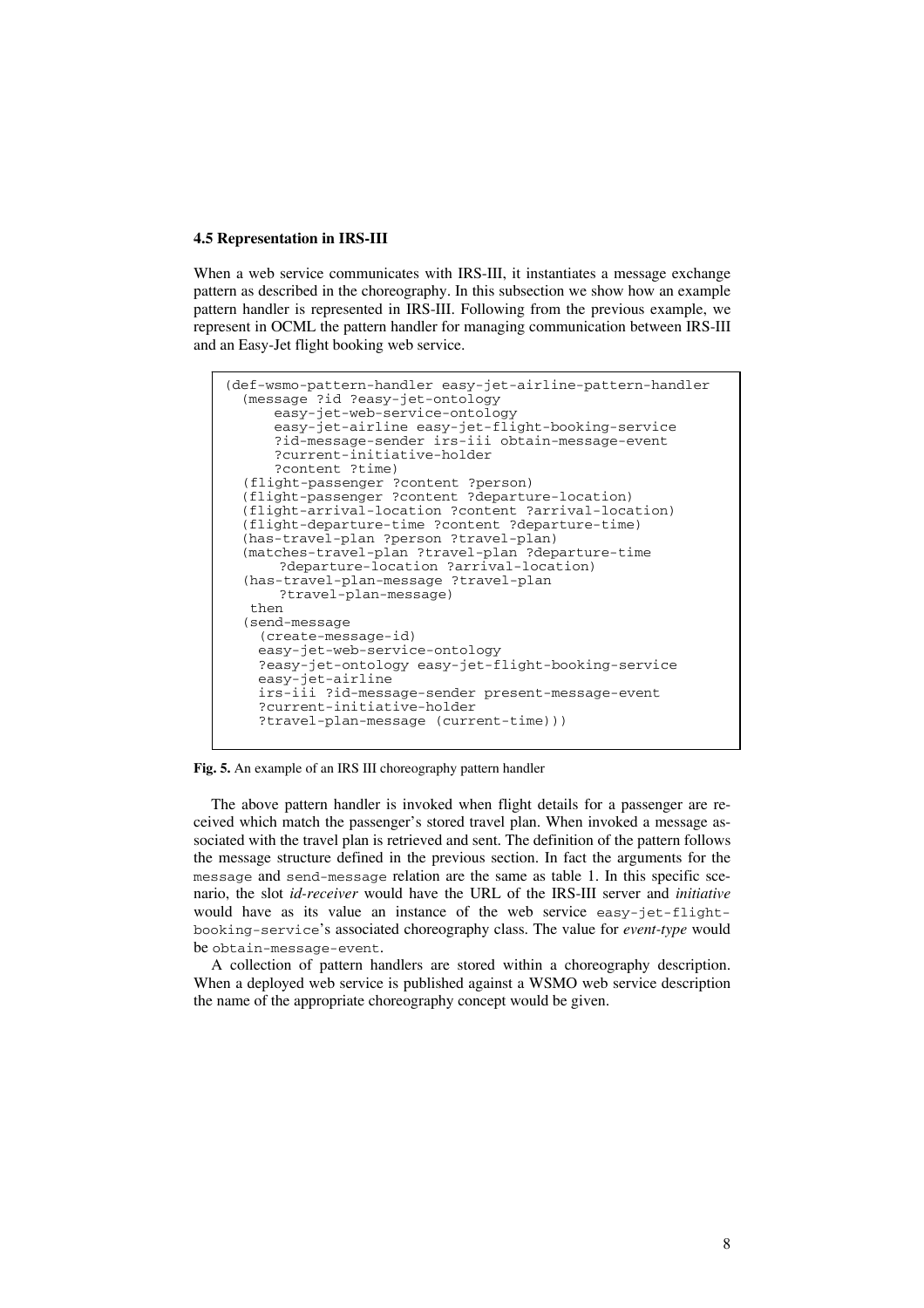### **Summary**

IRS-III is a framework and implemented infrastructure which allows WSMO based semantic web services to be created and used. One of the main aims in designing IRS-III was to make the process of semantic web service based application development as easy as possible.

In this paper we have described our ongoing work on choreography within IRS-III. Our choreography framework is based on the KADS system-user co-operation model and distinguishes between the direction of messages and which conversation actor currently has the initiative. In implementing the framework we have devised a message structure and a representation for handling conversations based on pattern handlers.

Successfully managing the choreography of heterogeneous web services, each with its own message organization, process and underlying ontology, is a non-trivial problem. We believe that our framework is step towards addressing this problem within the WSMO framework.

## **Acknowledgements**

This work is supported by the DIP (Data, Information and Process Integration with Semantic web services) and AKT (Advanced Knowledge Technologies) projects. DIP (FP6 - 507483) is an Integrated Project funded under the European Union's

IST programme. The AKT Interdisciplinary Research Collaboration (IRC), is sponsored by the UK Engineering and Physical Sciences Research Council under grant number GR/N15764/01. The AKT IRC comprises the Universities of Aberdeen, Edinburgh, Sheffield, Southampton and the Open University.

### **References**

- J. Domingue, L. Cabral, F Hakimpour, D. Sell, and E. Motta (2004) IRS-III: A Platform and Insfrastructure for Creating WSMO-based Semantic Web Services. 1st WSMO Implementation Workshop (WIW), Frankfurt, 29th and 30th September 2004, CEUR Workshop Proceeding.
- D. Fensel and C. Bussler. (2002) The web service modeling framework WSMF. Electronic Commerce Research and Applications, 1(2):113–137, 2002.
- D. Fensel and E. Motta. (2001) Structured Development of Problem Solving Methods, IEEE Transactions on Knowledge and Data Engineering, 13(6):9131-932.
- Fipa [a]. (2001) Fipa ontology service specification. Document number XC00086D, Available from <http://www.fipa.org/specs/fipa00086/XC00086D.pdf>
- Fipa [b]. (2002) Fipa acl message structure specification. Document number SC00061G, Available from http://www.fipa.org/specs/fipa00061/SC00061G.pdf/.
- H. P. Greef and J. A. Breuker. (1992) Analysing system-user cooperation in KADS. Knowledge Acquisition, 4:89–108, 1992.